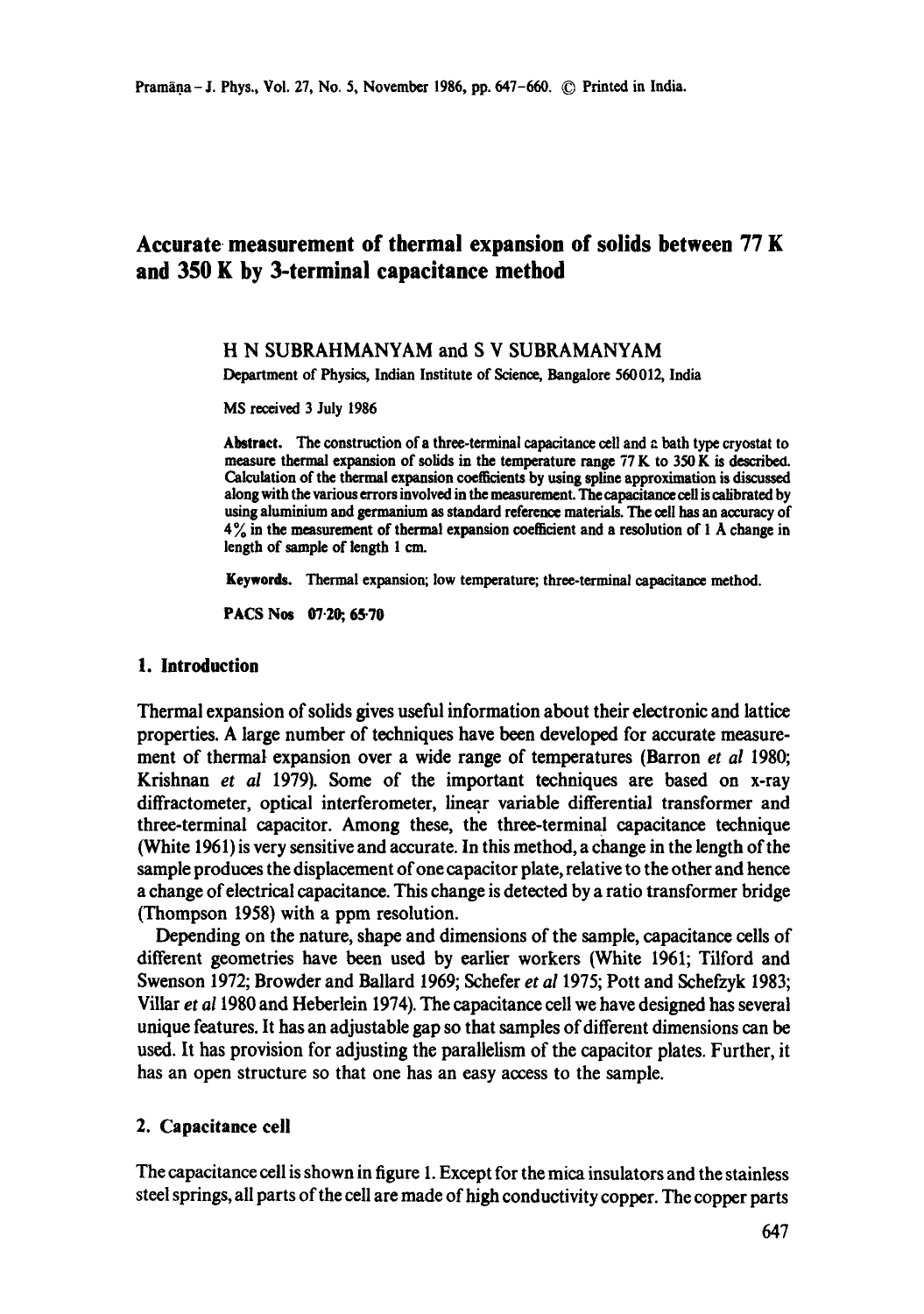

**Figure 1. Capacitance ceil.** 

**are first machined to dimensions slightly higher than required, stress-relieved by heattreating in vacuum at 300 C and then the final machining performed. The cell is of cylindrical shape with dimensions of about 4 cm length and 3-5 cm in diameter. 1 and 2 in the figure are the two capacitor plates. The lower plate 1, which is a high potential electrode is a circular copper disc of about 2 cm diameter and 0.25 cm thickness. This plate rests firmly on the top of the sample 3 by virtue of three stainless steel springs 4.**  The upper plate 2 which is a low potential electrode is of diameter 1.5 cm and is firmly **mounted inside the guard ring 6 by means of the nut 7. The plate 2 is insulated from the guard ring and the nut by using mica sheets of thickness 0.05 mm. A similar mechanical** 

**648** *H N Subrahmanyam and S V Subramanyam*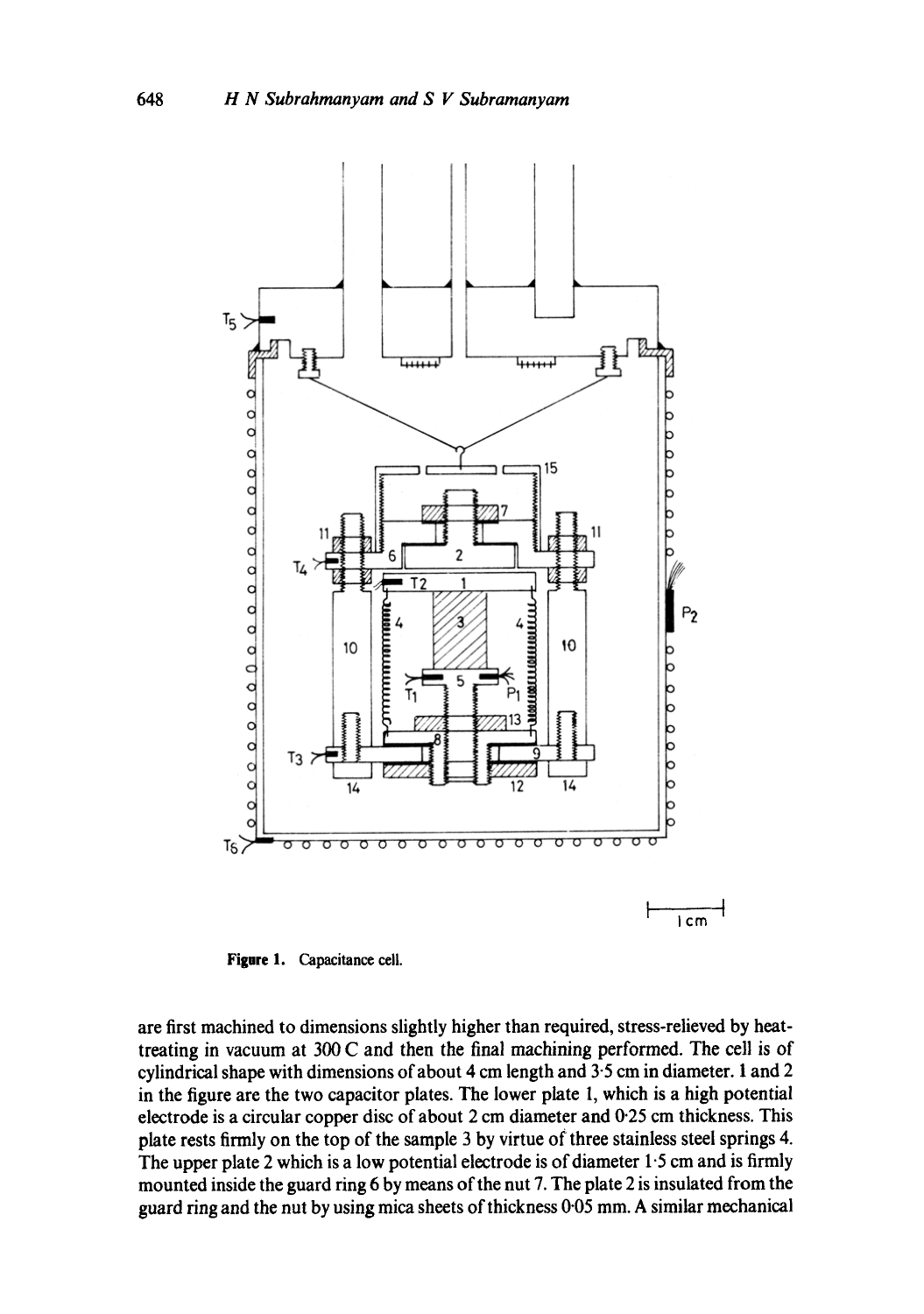fastening with mica insulation is used at the bottom of the cell to fix the sample platform base 8 to the cell base 9 by means of the nut 12. The guard ring 6 is firmly fixed at the top of the three posts 10 by means of three pairs of nuts I1. The three posts, each of dimension 3 cm in length and 0.5 cm in diameter, are firmly fixed to the base 9 by means of three copper screws 14. The sample platform 5 can be raised of lowered and fixed to the base 9 by means of the checknut 13. This arrangement allows one to get any desired gap between the electrodes 1 and 2. The sample geometry is unimportant except that it should have two flat and parallel surfaces defining the length of the sample. The length of the sample can be anywhere between  $0.5$  cm and  $1.5$  cm. By using the nuts at the top of the posts, the guard ring with the plate 2 can be tilted a little to get a parallel gap between the electrodes. A parallel gap is an important consideration in securing linearity between the gap and the reciprocal of capacitance (Brown and Bulleid 1978; Khan *et al* 1980). Both faces of the electrode 1 are polished and made parallel to each other to better than 1' of arc. The electrode 2 along with the guard ring is also ground and lapped, a tolerance of a few millionths of an inch being placed on flatness. This ensures a uniform gap between the capacitor plates. A copper cup 15 serves to shield the electrode 2 completely from surroundings. The cell is suspended inside a metal chamber by a teflon thread by means of a hook attached to copper cup. To realize the threeterminal geometry, this cup is earthed along with the guard ring.

## **3. Cryostat**

A schematic diagram of the cryostat used for low temperature measurement is shown in figure 2. The capacitance cell described earlier is suspended inside the chamber 1. This chamber can be sealed to the top flange 2 by means of Wood's metal. A thin-walled narrow stainless steel tube 3 of diameter 0.35 cm and a wide tube 4 of diameter 0.9 cm open into this chamber. The narrow tube 3 is used to inject dry helium gas into the chamber 1 from a helium balloon. This tube is also connected to the vacuum system through the valve 6. By operating the valves 5 and 6, the chamber I can be flushed with helium gas initially and then maintained at a pressure of 1 torr. The wider tube is used to bring the capacitor leads, platinum resistance thermometer leads and the thermocouple leads into the chamber.

Chamber 1 is surrounded by two more coaxial cylindrical chambers 8 and 9. Chamber 8 can be screwed into the flange 10 while the chamber 9 can be sealed to the flange 11 by using Wood's metal. The space between the chambers 1 and 9 is evacuated and maintained at a pressure of about  $10^{-2}$  torr. Two stainless steel tubes open into this space and serve for evacuation and bringing in the leads. The chamber 9 is completely immersed in a liquid nitrogen dewar.

## **4. Thermometry and temperature control**

A digital cryogenic thermometer/controller (Model DRC-84C, Lakeshore Cryotronics Inc) is used for both measuring and controlling temperature to a resolution of 0.1 K. The platinum resistance thermometer  $P_1$  mounted just below the sample platform measures the sample temperature while the other thermometer  $P_2$  mounted on chamber 1 serves as a sensor. The thermometers with a layer of Apiezon grease are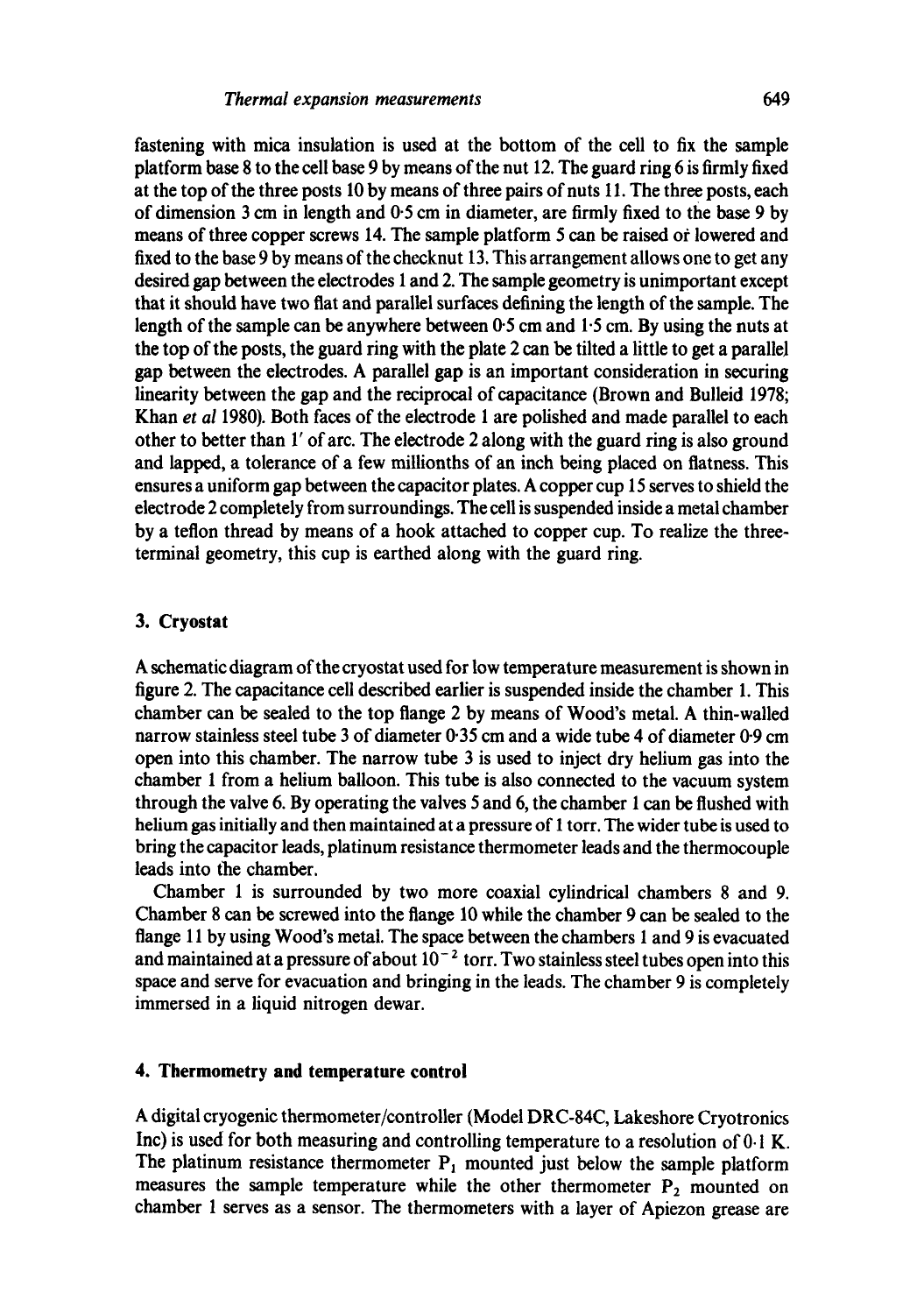

Figure 2. Schematic diagram of cryostat assembly.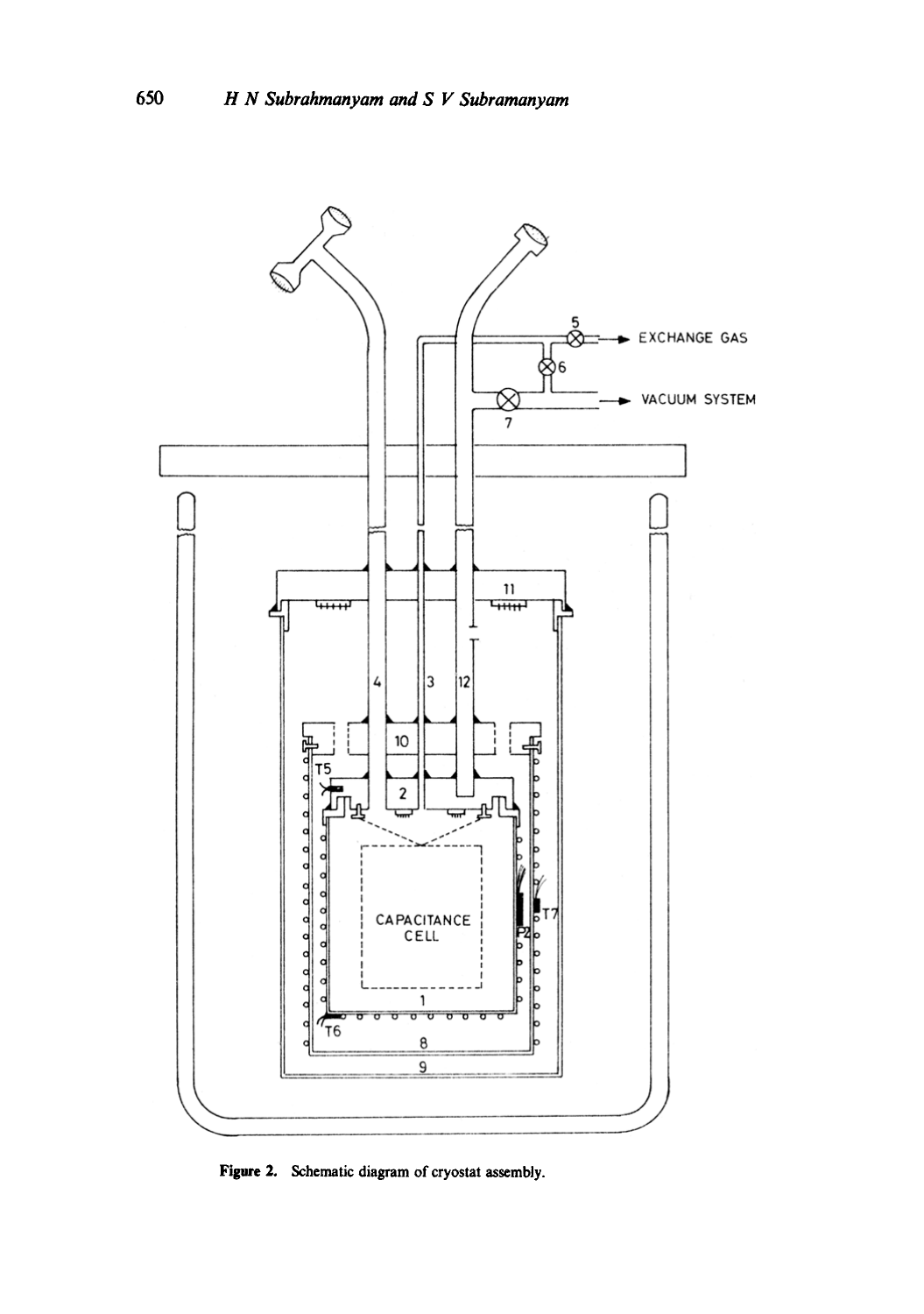inserted into thin-walled close fitting copper tubes which are then soldered for good thermal contact. A 25 ohm heater element is wrapped around chamber 1. The sample and the capacitance cell are indirectly heated by a controlled heating of the chamber 1. Helium exchange gas filled at a pressure of about 1 torr in the chamber helps the cell and the sample to quickly attain the temperature of'chamber 1. The exchange gas also helps in maintaining a uniform temperature all over the cell and the sample. Any thermal gradient across the sample or the cell is checked by four copper-constantan differential thermocouples  $T_1$  to  $T_4$  with their common terminal at the sample platform. To reduce any thermal gradient across the chamber 1, the temperature of the chamber 8 is manually controlled by winding a heater over it and feeding by a continuously variable power supply. Three more copper-constantan thermocouples  $T_5$ ,  $T_6$  and  $T_7$ , one each at the top and bottom of the chamber and another at the chamber 8, with their common junction at the sensor are used to measure the gradient across the chamber I and the gradient between the chambers 1 and 8. Power to the heater on the chamber 8 is manually varied so as to achieve minimum temperature gradient across chamber I.

#### **5. Capacitance measurement**

The capacitance is measured by using a six-decade ratio transformer bridge, constructed in our laboratory and whose details are given elsewhere (Krishnapur 1983). The null detector of the bridge is a lock-in amplifier (Brookdeal model 9503). It has a sensitivity of 1  $\mu$ V and incorporates an oscillator which provides a sinusoidal signal of 10 V rms and 5 kHz to excite the bridge. A 10 pF standard capacitor with  $0.1\%$ accuracy in its value and 1 ppm stability, supplied by M/s. Gen Rad Co., USA has been used as a reference capacitor. The connection between the capacitance cell and the bridge is performed via stainless steel coaxial cables. The upper electrode is connected to the 'low' side of the bridge and the lower plate to the 'high' side.

The functional block diagram of the experimental assembly is shown in figure 3.

## **6. Calculation of results**

Let  $L_c$  and  $L_s$  represent the length of the cell and the sample contributing to the variation of the capacitor gap  $q$  with temperature. Since only that length of the cell which is equal to the length of the sample plus the capacitor gap contributes to the differential expansion, we have

$$
L_s = L_c - g. \tag{1}
$$

Hence

$$
\alpha_s = \left(\frac{L_c}{L_s}\right) \alpha_c - \left(\frac{1}{L_s}\right) \frac{d}{dT} (g),\tag{2}
$$

where  $\alpha_s$  and  $\alpha_c$  represent the linear expansion coefficients of the sample and the cell material respectively.

For an ideal parallel plate capacitor having plates each of area  $A \text{ cm}^2$  and separated by a gap  $g$  cm in a medium of dielectric constant  $\varepsilon$ , we have

$$
c = \left(\varepsilon A/(4\pi g)\right) \text{ e.s.u.}\tag{3}
$$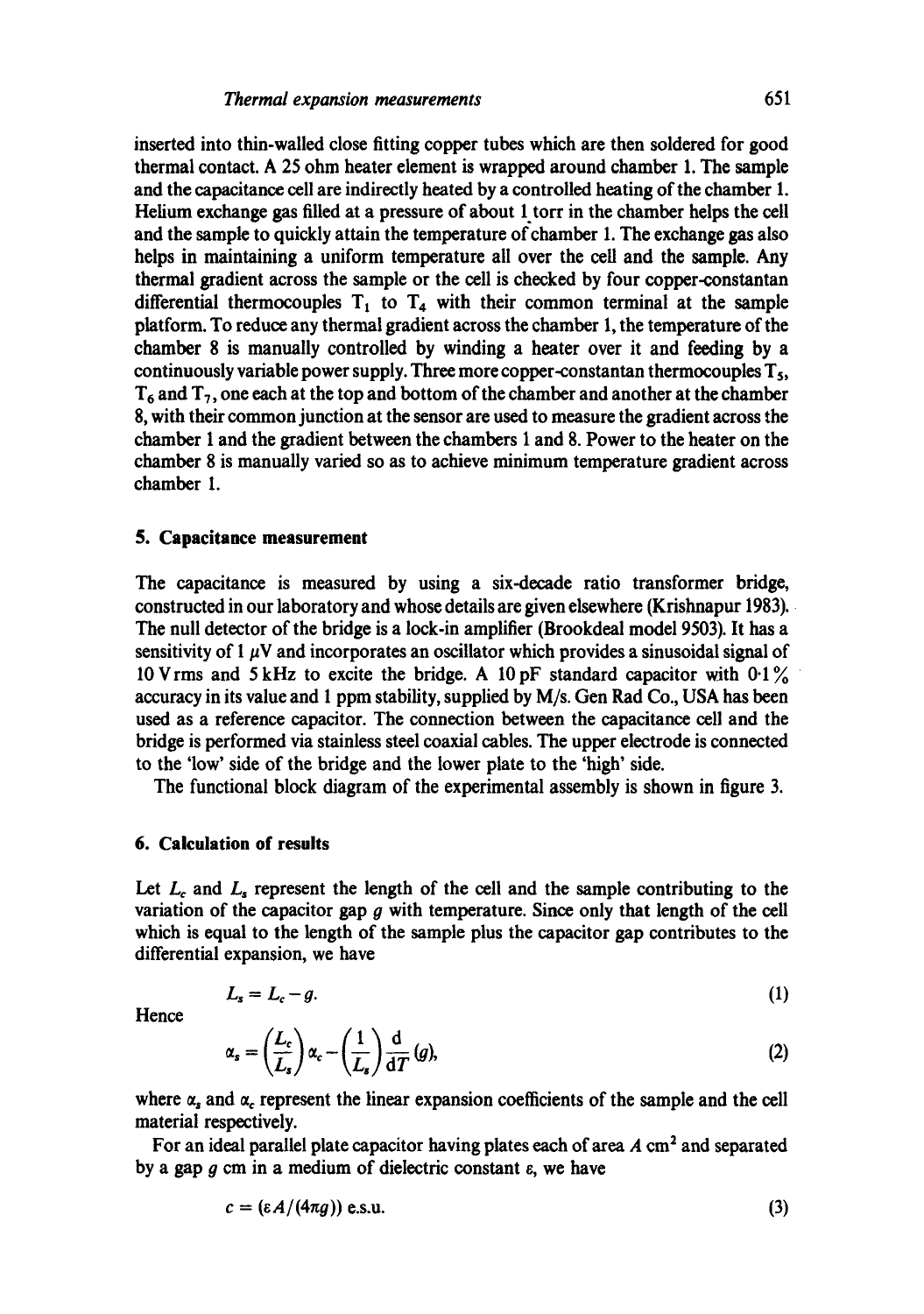



Ţ

Thermometer and<br>Temp.controller<br>Temp.controller

Temp.controller

Manual

न

Ratio transformer

**Detector** 

Standard capacitor

detector ن<br>نم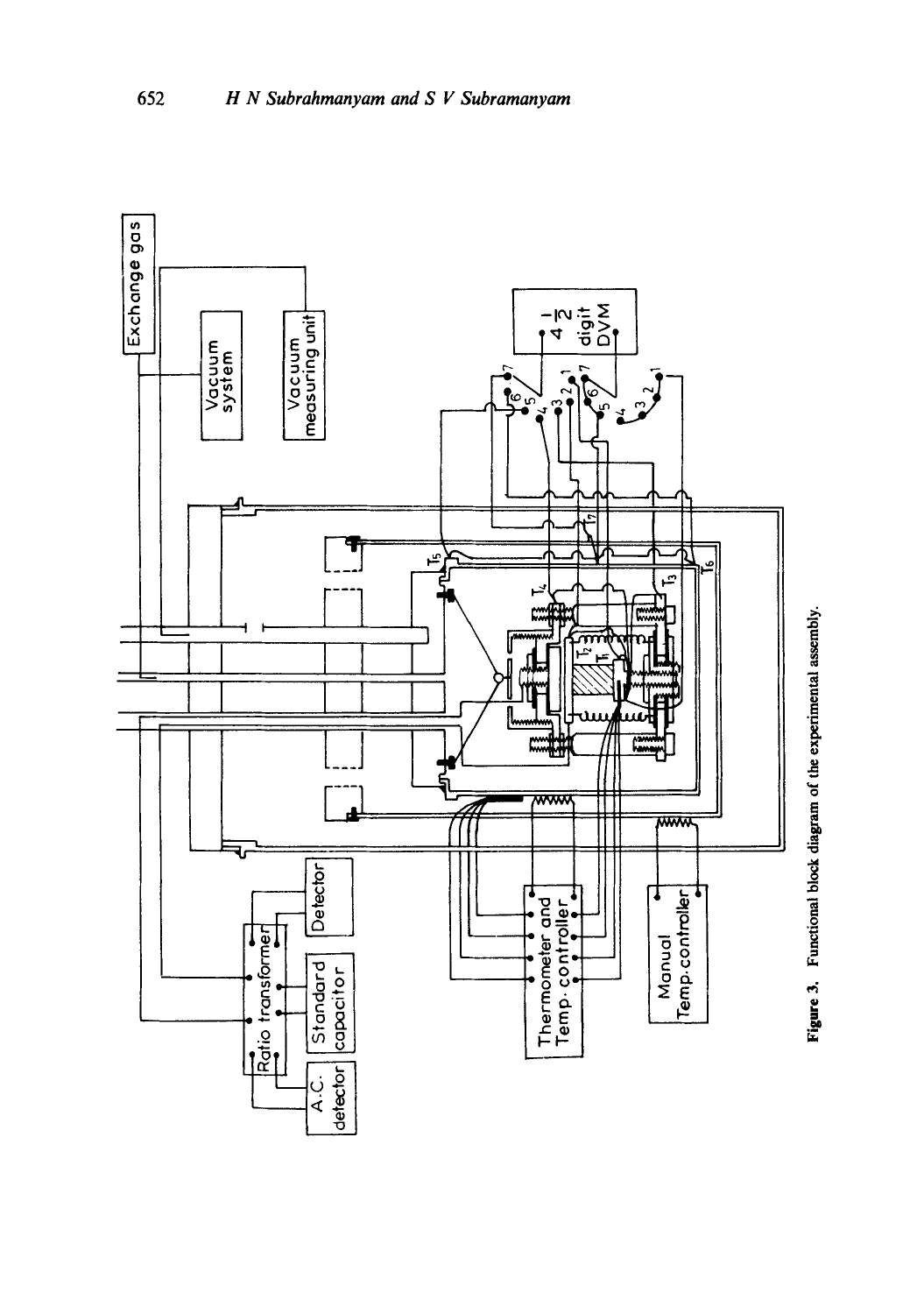The medium in the cell volume being dry helium gas at a pressure of about 1 torr, its dielectric constant is very near to unity. The capacitor plates being circular of radius r cm, we have

$$
c = (r^2/4g)\,\text{e.s.u.}\tag{4}
$$

For our cell  $r = 0.75$  cm and 1 esu of capacitance =  $(10/9) \times 10^{-12}$  Farads. Hence

$$
c = (0.15625/g) \text{pF}. \tag{5}
$$

In all the experiments the gap is normally adjusted to be about 0-02 cm. For this  $c = 7.8$  pF. Further, since  $g = 0.15625/c$  and  $\Delta g = (0.15625/c^2) \Delta c$ . The resolution in the capacitance measurement being  $10^{-6}$  pF, we have  $\Delta q = 0.25$  Å. Substituting (5) in **(1)** we get

$$
\alpha_s = \left(\frac{L_c}{L_s}\right) \alpha_c - \frac{0.15625}{L_s} \frac{d}{dT} \left(\frac{1}{c}\right). \tag{6}
$$

The ratio transformer bridge is set to read *1/c* directly. By measuring *1/c* as a function of temperature T,  $(d/dT)(1/c)$  can be calculated at different temperatures either by numerical differentiation or by a graphical method or by a computer fit.  $\alpha_c$  is the thermal expansion coefficient of the cell material i.e. copper which contributes to the differential expansion. Since the overall contribution of the cell including the mica insulation has to be included in this term,  $\alpha_c$  is referred to as the cell constant. To calculate  $\alpha_s$  the cell constant should be first determined, as a function of temperature. This is done by making measurements on some standard samples of known thermal expansion behaviour. Equation (6) can then be rearranged to calculate  $\alpha$ , as

$$
\alpha_c = \left(\frac{L_s}{L_c}\right) \alpha_s + \frac{0.15625}{L_c} \frac{d}{dT} \left(\frac{1}{c}\right). \tag{7}
$$

## **7. Sources of error**

The above equations hold good only for an ideal parallel plate capacitor. The departure from ideality introduces errors in the calculations, a few of which are discussed below.

## 7.1 *Non-uniformity of the electric field*

The capacitance of an ideal parallel plate capacitor for which the electric field between the capacitor plates is strictly uniform is given by

$$
c = \varepsilon_0 \pi r^2 / g, \tag{8}
$$

where  $\varepsilon_0 = 8.85 \times 10^{-12}$  fm<sup>-1</sup>. But in practice, the electric field is never uniform near the edges, the lines of force fringing near the edges. The condition of no fringing near the edges of the capacitor may be largely produced by surrounding the electrode by a guard ring at the same electric potential. Even with the guard ring, there is still a distortion of the electric field near the edges. Consequently a correction has to be applied which roughly approximates to increasing the effective area of the central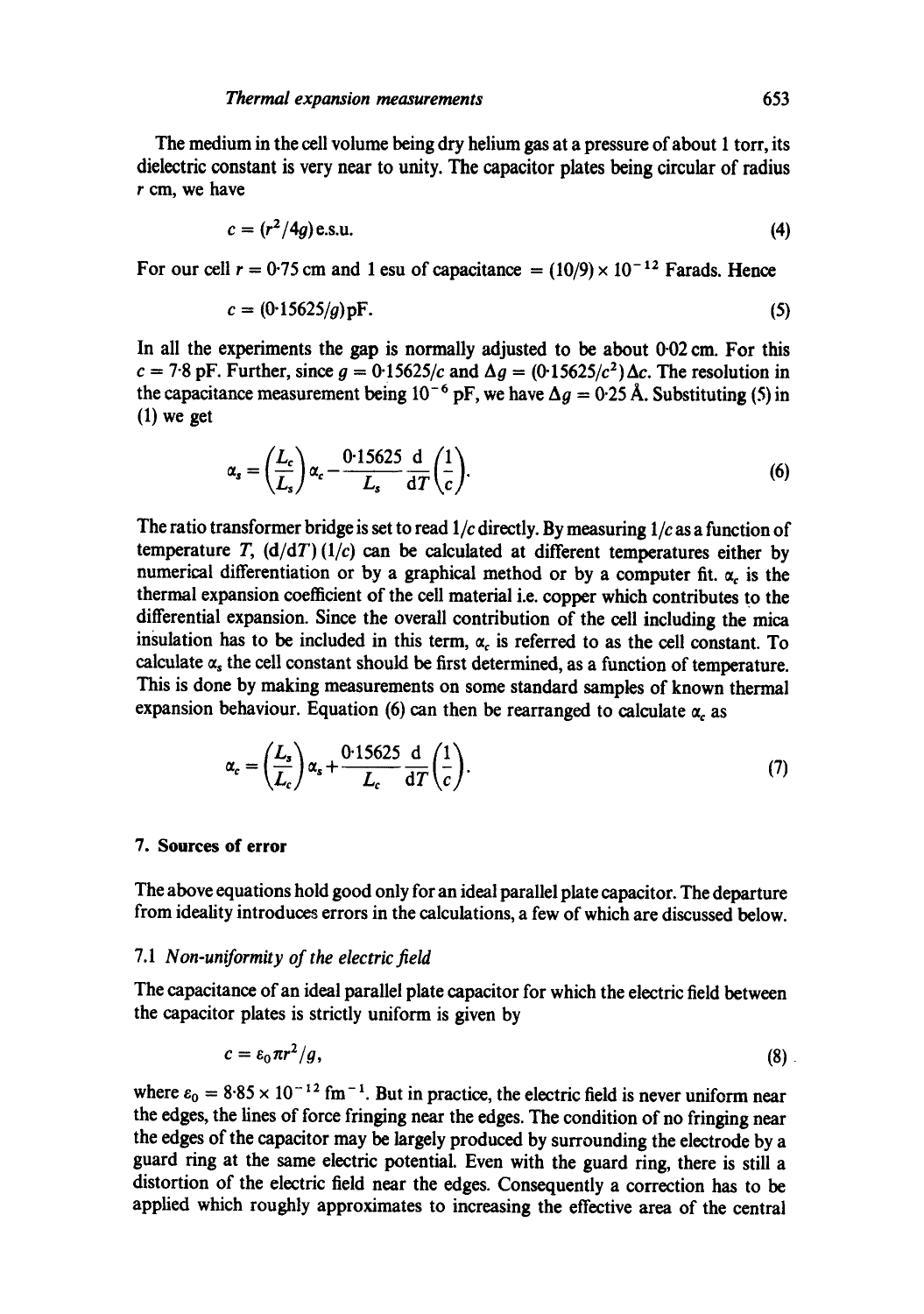electrode from A to  $A + \Delta A$ , where  $\Delta A$  is the area of the additional strip extending over half the width w between the central electrode and the guard ring. This correction is given by (Pott and Schefzyk 1983)

$$
c = \frac{\varepsilon_0 \pi r^2}{g} + \frac{\varepsilon_0 \pi r w}{g + 0.22 w} \left( 1 + \frac{w}{2r} \right).
$$
 (9)

For our cell,  $w = 0.01$  cm and  $r = 0.75$  cm, therefore  $w/r = \frac{1}{75}$ . Neglecting the term containing  $(w/r)^2$ , (9) can be rewritten as

$$
c = c_0 \left( 1 + \frac{\Delta c}{c_0} \right),\tag{10}
$$

where  $c_0 = \varepsilon_0 \pi r^2 / a$  (11)

and 
$$
\frac{\Delta c}{c_0} = \frac{w}{r} \cdot \frac{g}{g + 0.22 w}.
$$
 (12)

Substituting  $w = 0.01$  cm,  $g = 0.02$  cm and  $r = 0.75$  cm, we have  $\Delta c/c_0 = 0.012$ . Hence an error of about  $1.2\%$  is possible due to the non-uniformity in the electric field.

#### 7.2 *Non-parallel capacitor plates*

If the capacitor plates are not flat or not parallel to one another, the gap  $g$  between the plates will be a function of position. Then the expression for the capacitance given by (8) gets modified in a complicated way. When the plate separation is very much larger than the surface undulations, the surface roughness of the plate has negligible effect on the linear relationship between c and  $1/q$  (Brown and Bulleid 1978). The effect of nonflatness can be removed by lapping the surfaces of the capacitor plates facing each other to optical finish. For gaps  $g$  comparable to  $w$ , the effect of non-parallelism becomes significant and should be considered (Khan *et a11980;* Gladwin and Joseph 1975). For a tilted plate capacitor with gap  $g$  at the centre and varying from a minimum value of  $(q - a)$  at one end to a maximum value of  $(q + a)$  at the other end, the capacitance is given by (Port and Schefzyk 1983)

$$
c = \frac{\varepsilon_0 \pi r^2}{g} \cdot \frac{2g^2}{a^2} \left\{ 1 - \left[ 1 - (a/g)^2 \right]^{\frac{1}{2}} \right\}.
$$
 (13)

The tilting  $a$  can be determined experimentally. The capacitance reaches a maximum value  $c_{\text{max}}$  for  $a = g$ . Hence

$$
c_{\text{max}} = 2\varepsilon_0 \pi r^2 / g \,. \tag{14}
$$

From (13) and (14), we get

$$
g = \frac{\varepsilon_0 \pi r^2}{c} \left\{ 1 + \left( \frac{c}{c_{\text{max}}} \right)^2 \right\},\tag{15}
$$

or 
$$
c = \frac{\varepsilon_0 \pi r^2}{g} \left\{ 1 + \left( \frac{c}{c_{\text{max}}} \right)^2 \right\}.
$$
 (16)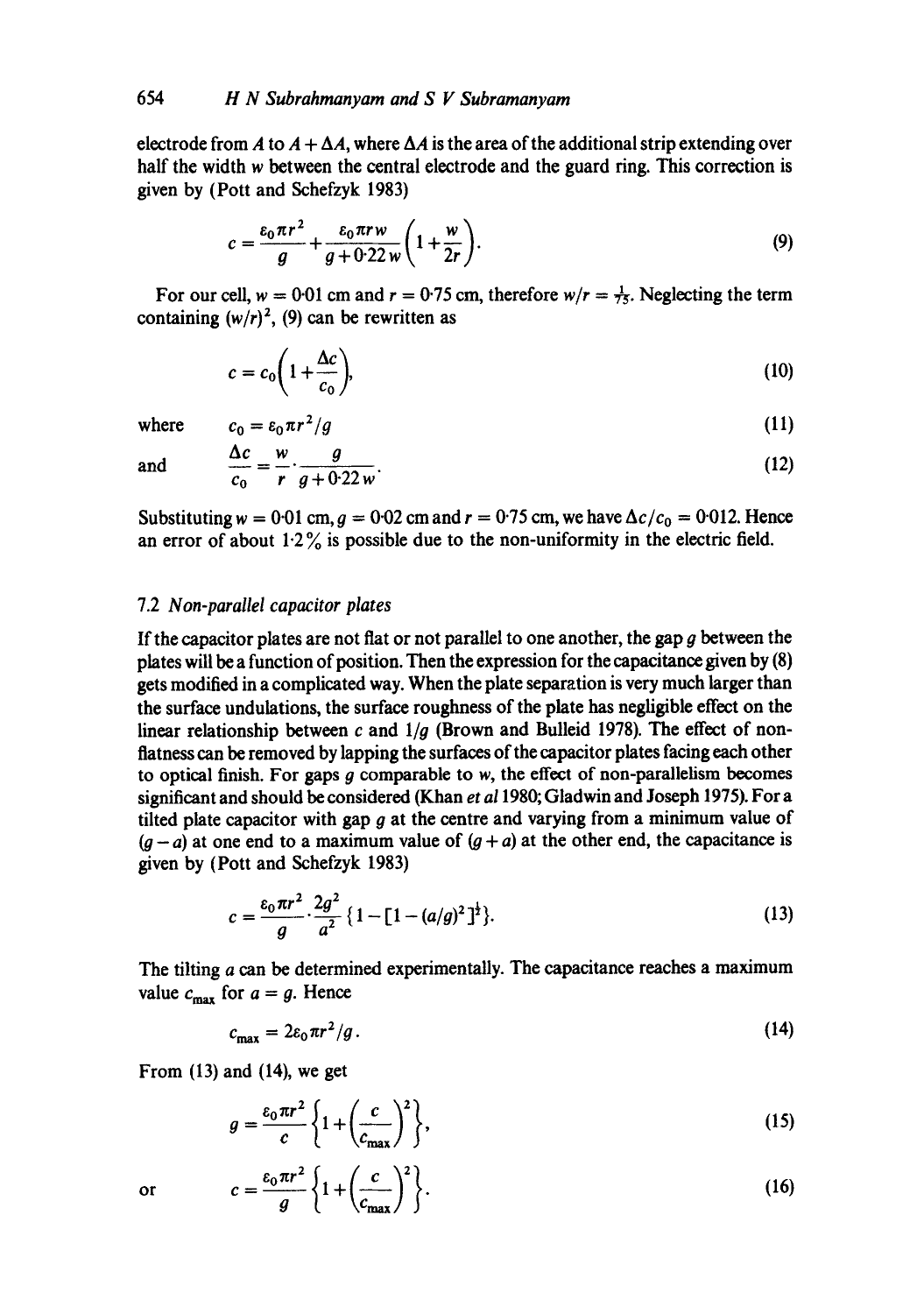By careful adjustment, parallelism can be achieved easily to better than  $10\%$  of the gap. If  $c = 7.8$  pF,  $c_{\text{max}} = 78$  pF. Hence  $(c/c_{\text{max}})^2 = 0.01$ . Then the error due to nonparallelism can at best be of the order of  $1\%$  and easily be made less by better adjustment for parallelism.

## 7.3 *Thermal expansion of capacitor plates*

As the temperature increases, the area of the capacitor plates also increases, causing a change in capacitance. For a change in temperature from 80 K to 340 K, the increase in area is approximately given by  $\Delta A = 2\alpha_{\text{Cu}} A \Delta T$ . Hence the relative change in area is given by  $\Delta A/A = 2\alpha_{\text{Cu}}\Delta T \simeq 2 \times 12 \times 10^{-6} \times 250 = 0.006$ . Thus the expansion of the capacitor plates introduce an error of about  $0.6\%$ .

## **8. Cai!bration of capacitance cell**

The capacitance cell being differential one, the sample expands relative to the cell material i.e. copper. To calculate the thermal expansion coefficient of a sample, the expansion of the cell must be first determined. The cell is calibrated by measurements on standard reference materials of known thermal expansion behaviour. We have chosen high purity aluminium and germanium as reference materials. The use of two standard reference materials helps in comparing the cell constants as determined by two independent measurements. Further the choice is such that one material has expansivity larger than that of copper and the other lower.

#### 8.1 *Experimental details*

The aluminium and germanium samples are cut in the form of cylinders of diameter I cm and height 1 cm. The two circular faces are ground to optical flatness and parallelism. The sample with the plate 1 on its top is placed symmetrically on the platform 5. The platform is slowly raised so that there is no gap between the plates 1 and 2. The three stainless steel springs are now fixed between the hooks in the plate 1 and the base 8. The platform is now slightly lowered to get a small gap between the plates 1 and 2 and normally adjusted to be about 0"02 cm. This is checked by measuring the capacitance using equation (5). The checknut 13 is tightened to fix the platform in this position.

Parallelism of the gap is checked in the following way. In the beginning a rough adjustment is done by seeing that the gap is visibly parallel. The gap is illuminated with bright light and viewed from two perpendicular directions with a white background. The three pairs of nuts 11 are then slowly adjusted to get a gap which is visibly parallel. Parallelism is further checked (Villar *et a11980)* by introducing a thin plastic sheet over a definite area between the two plates. The capacitance increases accordingly due to high dielectric constant of plastic. The amount of increase depends on the distance between the two plates at the zone covered by the plastic. If the sheet is introduced at some other region and the plates are not parallel, the amount of increase would be accordingly different. The three pairs of nuts are then adjusted until the parallelism is better than  $10\%$  of the capacitor gap.

The experiment is carried out during a heating run as the sample is heated from 77 K to 340 K. The temperature of the sample is increased in steps of 5 to 6 K by using the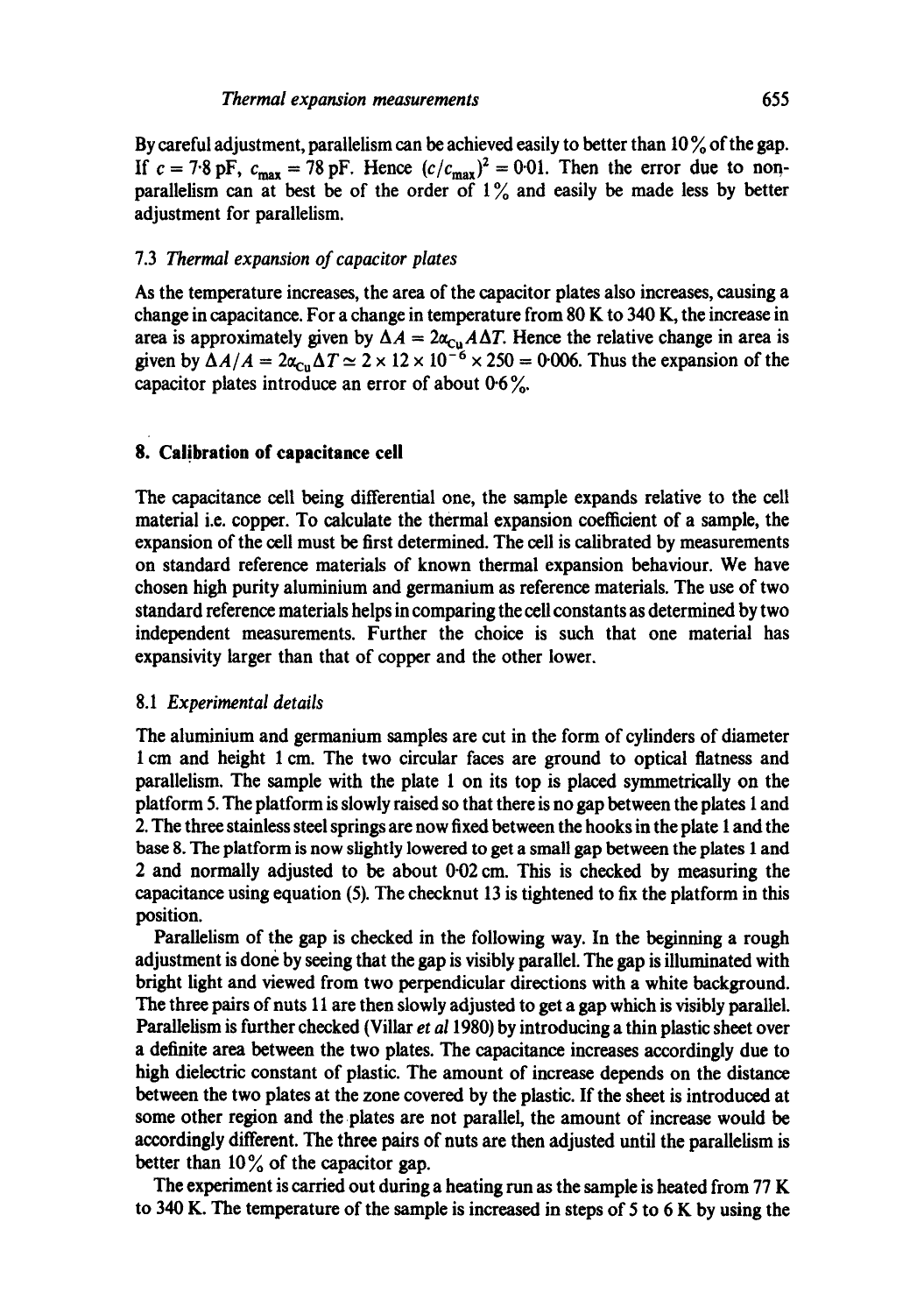temperature controller. When the sample attains a steady temperature with no thermal gradients across the sample and the cell as read by the differential thermocouples  $T_1$  to  $T<sub>4</sub>$ , the ratio transformer reading  $1/c$  is taken. Since the resolution of capacitance measurement is larger than the resolution of temperature measurement, the cell capacitance is used to judge when a stable uniform temperature is obtained in the cell. The bridge balance is checked once in every ten minutes until a stable balance is obtained. At this stage, the sample temperature as shown by the thermometer  $P_1$ , is recorded along with the ratio transformer reading for balance,

# 8.2 *Analysis of data*

The plot of experimental data of  $1/c$  versus T for two experimental runs with aluminium and two experimental runs with germanium are given in figure 4. The cell constant is determined from (7).  $\alpha_x$  is the thermal expansion coefficient of the reference sample. The data for aluminium and germanium samples are taken from TPRC Data Series Handbook (Touloukian *et al* 1975). For convenience of handling, these data are fitted into polynomials of degree seven, over the entire range of temperature 80 to 340 K. For aluminium

$$
\alpha_s \times 10^6 = 0.831865 + (0.373814 \times 10^{-1}) T + (0.186450 \times 10^{-2}) T^2
$$
  
-(0.186214 × 10<sup>-3</sup>) T<sup>3</sup> + (0.918849 × 10<sup>-7</sup>) T<sup>4</sup> - (0.253571 × 10<sup>-9</sup>) T<sup>5</sup>  
+(0.357722 × 10<sup>-12</sup>) T<sup>6</sup> - (0.193396 × 10<sup>-15</sup>) T<sup>7</sup>.

For germanium

$$
\alpha_s \times 10^6 = -0.367793 \times 10^2 + (0.122934 \times 10^1) T - (0.164886 \times 10^{-1}) T^2
$$
  
+ (0.122112 \times 10^{-3}) T^3 - (0.532999 \times 10^{-6}) T^4 + (0.136510 \times 10^{-8}) T^5  
- (0.190523 \times 10^{-11}) T^6 + (0.112151 \times 10^{-14}) T^7.

This helps in calculating  $\alpha$  values for the reference sample at any desired temperature and also in feeding the data to the computer for further calculations.

From a series of data points of  $1/c$  versus T, calculation of  $(d/dT)$   $(1/c)$  at different temperatures can be done in several ways. Numerical differentiation and graphical methods of finding  $(d/dT)$  (1/c) generate lot of scatter. An accurate method is to fit the raw data into a polynomial of suitable degree and differentiate it to get the derivative. As cubic spline fitting has distinct advantages over the polynomial fitting (Pott and Schefzyk 1983) we have used the spline approximation. A cubic spline consists of a number of cubic polynomial segments joined end to end with continuity in first and second derivatives at the joints or knots. The number of knots for a good fit is determined by trial and error. By using NAGLIB subroutines EO2BAF, EO2BBF and EO2BCF, given in 'NAG Fortran Library Manual', Mark 9, Vol. 2, Numerical Algorithm Group (1982), the data of *l/c* versus Tis fitted into least-square cubic spiines and the derivative  $(d/dT)(1/c)$  is determined at the experimental temperatures. The above subroutines are included in a general program which is written to calculate the cell constant directly in accordance with (7). Along with *1/c* versus Tdata, the length of the sample, the value of  $1/c$  at room temperature, the value of polynomial coefficients giving of reference sample are also fed to the computer. The program calculates the cell ~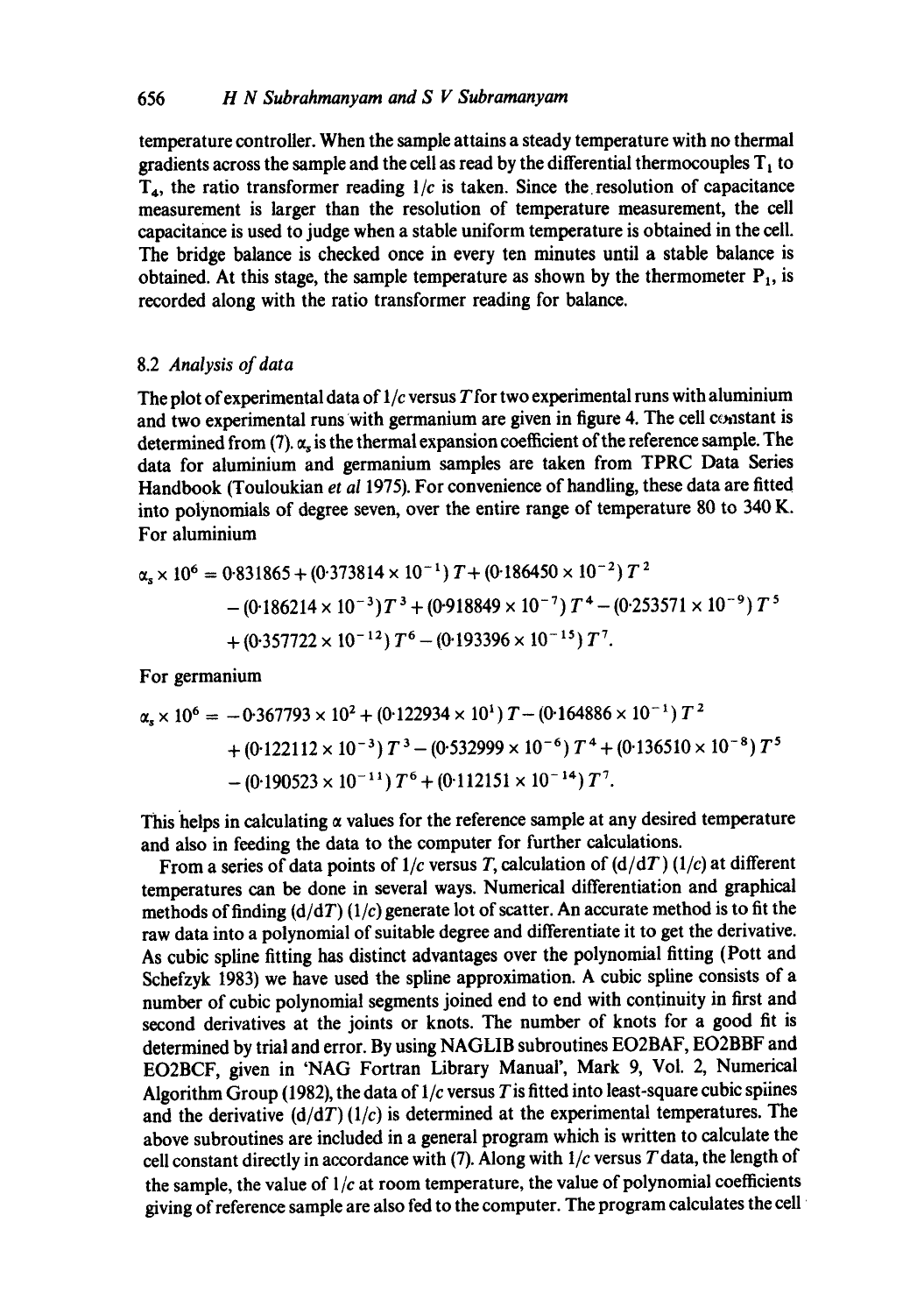

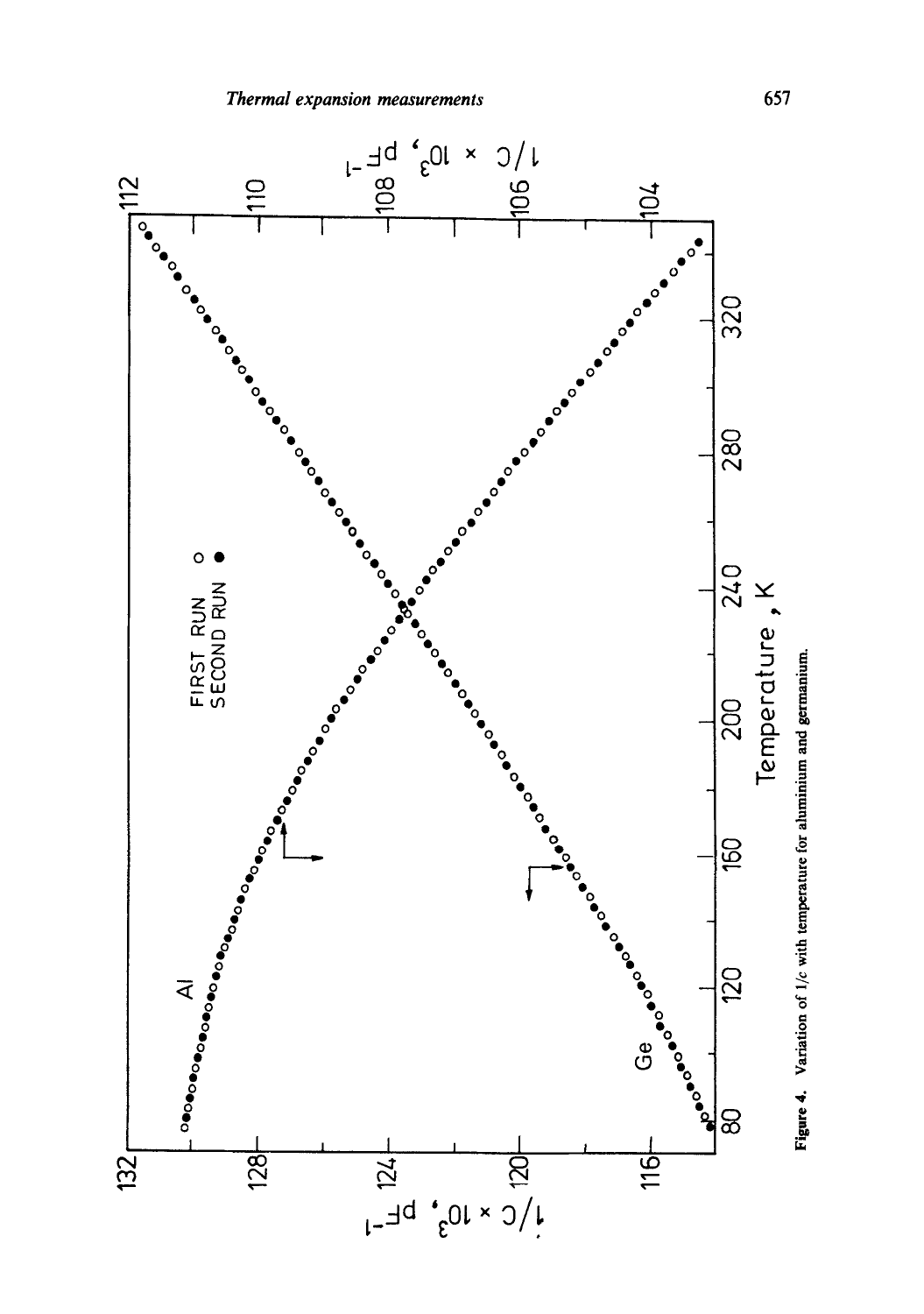

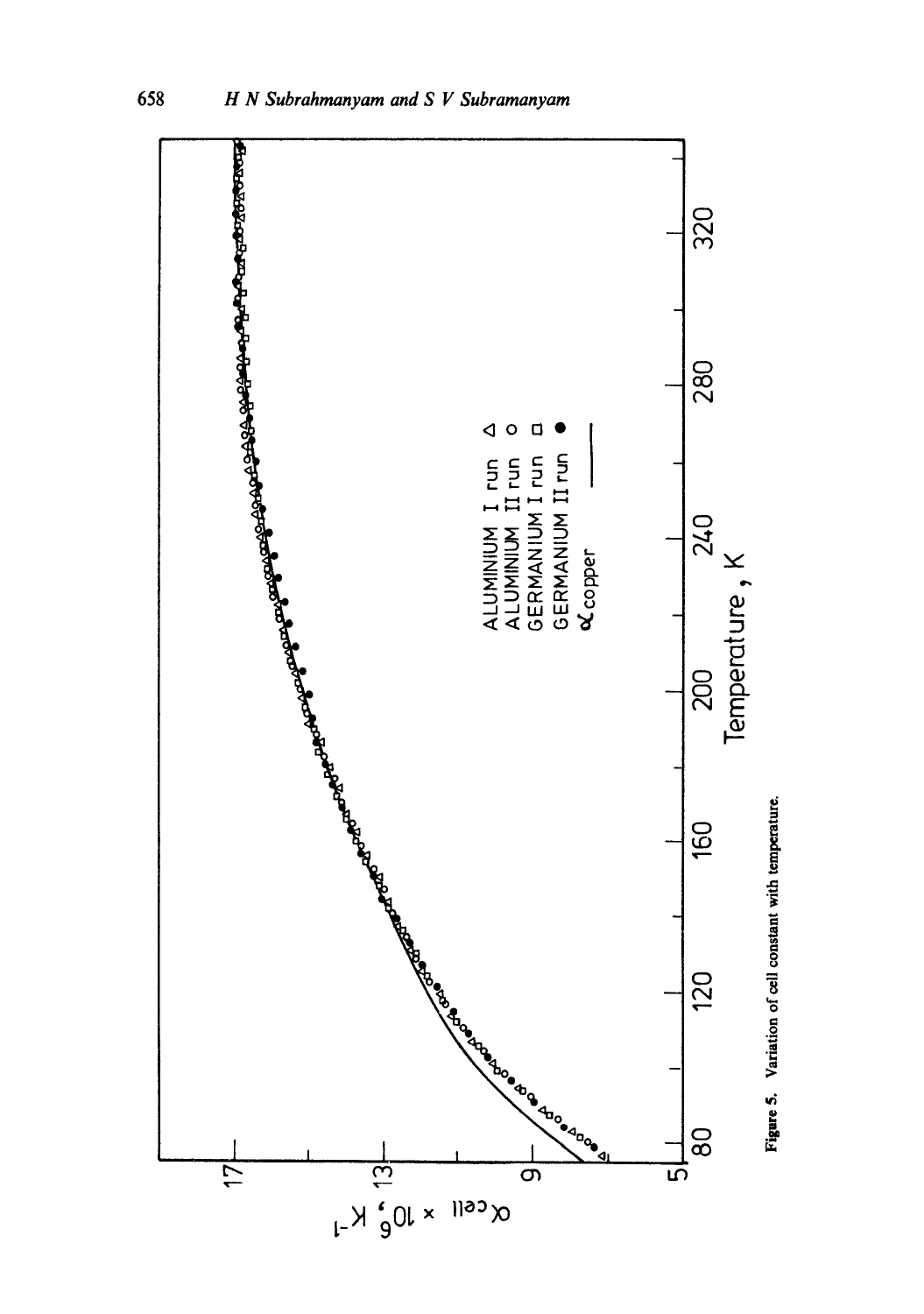constant at different measured temperatures in accordance with (7). The cell constant so obtained from two different runs of aluminium and two different runs of germanium at about 180 different temperatures are plotted in figure 5.

# **9 Results and discussion**

From figure 5, it can be seen that the cell constants as found by two different runs for two reference samples agree very well at low temperatures. At high temperatures, there is a spread in the data of about  $2\%$ . This is not surprising since the accuracy of the thermal expansion data of germanium and aluminium standard samples itself is about 3 % (Touloakian *et a11975).* The thermal expansion coefficient of OFHC copper taken from the TPRC data series is also plotted in figure 7 for comparison. The variation of  $\alpha_c$ with temperature is very much similar to that of copper. This is to be expected since the cell is mostly made of copper. In the temperature range 130 to 340 K the agreement between  $\alpha_c$  and the expansivity of OFHC copper is better than  $2\%$ . Below 130 K, the discrepancy between the two is very large, reaching about 10 to 11% at 80 K. This is, however, not disturbing since the cell is only made of commercial copper and not OFHC copper. Even in  $\alpha$  values of OFHC copper as found by different workers, there is a discrepancy of about 3 to 4%. The mica sheets used for insulation in the cell can also contribute to deviation. As the cell is not made of a monolith copper block, but made of different pieces mechanically joined together, the imperfectness at joints can also contribute to the observed discrepancy. These contributions being small, show up only at low temperatures where the expansion coefficient of copper itself is very small.

## *9.1 Accuracy of measurement*

The accuracy of measurement in  $\alpha_c$  depends on the accuracy of various other factors involved in determining it, as given in (7). The accuracy of the thermal expansion data of the reference sample is only  $3\%$ . The accuracy in the sample length measurement is about  $0.13\%$ . It is difficult to estimate precisely the accuracy in the measurement of  $(d/dT)$  (1/c). Considering the numerical derivative, instead, this can be approximately calculated. The resolution in the temperature measurement being 0-1 K and **the**  temperature increments being about 6 K, the accuracy in the measurement of  $\Delta T$  is about 3%. The resolution in  $1/c$  measurement is  $10^{-6}$  pF. The change in  $1/c$  for a temperature increment of 6 K being a function of temperature, varies from  $50 \times 10^{-6}$ to  $250 \times 10^{-6}$  pF<sup>-1</sup> for aluminium and  $250 \times 10^{-6}$  to  $400 \times 10^{-6}$  pF<sup>-1</sup> for germanium. Hence the accuracy in the measurement of  $\Delta(1/c)$  is also a function of temperature and is  $1\%$  or less in a larger portion of the temperature interval. Hence the overall accuracy in the measurement of  $\alpha_c$  is about 4%. This is roughly the same as the accuracy in the expansion data of the reference samples.

This set up has been used for the measurement of thermal expansion of gamma irradiated polymers (polymethyI methacrylate, polystyrene, polytetrafluoroethylene and polyoxymethylene) and these results will be published separately.

#### **Acknowledgements**

The authors are thankful to Prof. E S Raja Gopal, Dr M V Lele, Dr P P Krishnapur and Dr S T Lakshmi Kumar for their kind help and invaluable suggestions at various stages